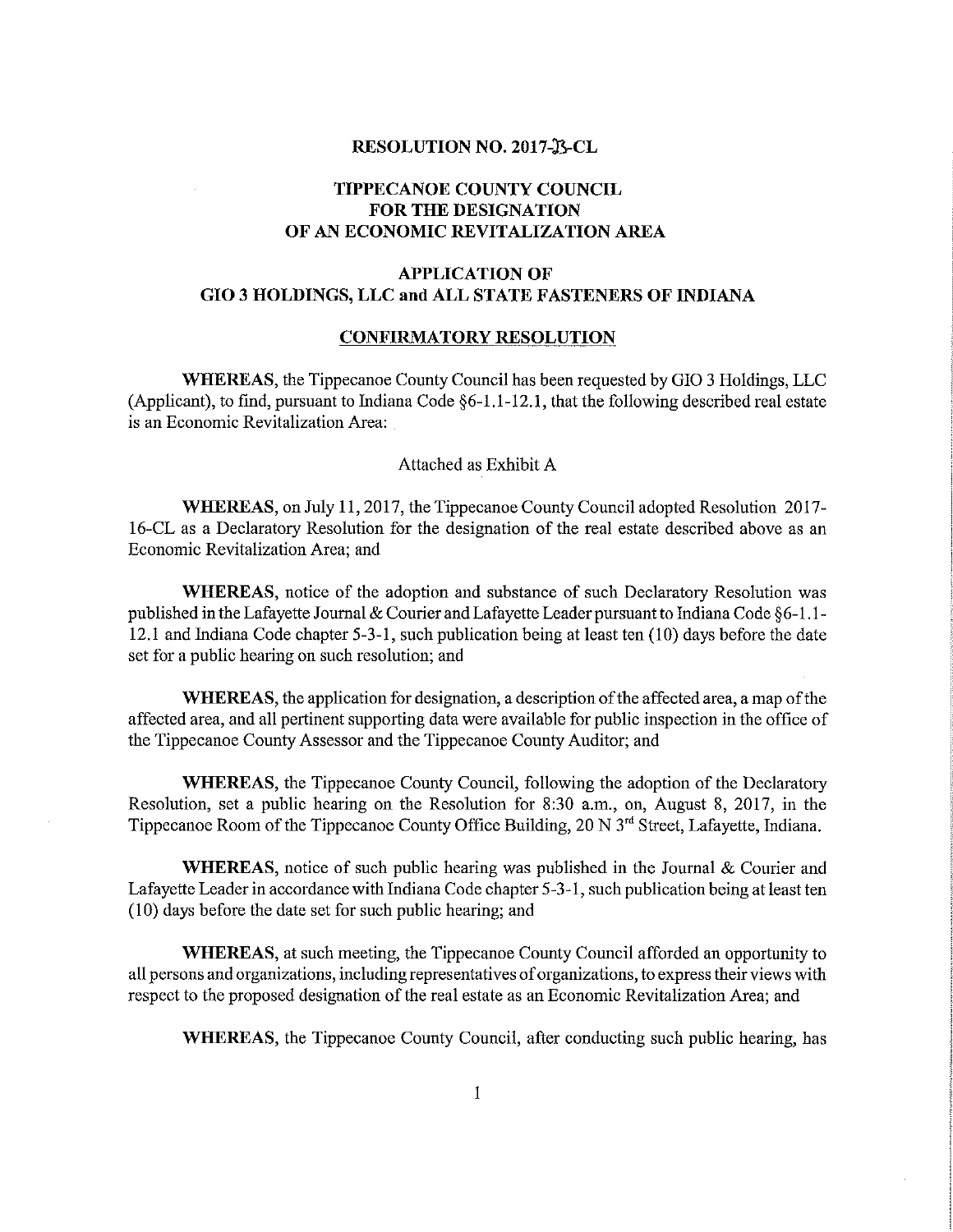given careful consideration to all comments and views expressed and any evidence presented regarding the designation of such real estate as an Economic Revitalization Area.

NOW, THEREFORE, BE IT RESOLVED, that after conducting such public hearing, the Tippecanoe County Council confirms certain findings made in the Declaratory Resolution for designation ofthe real estate described above as an Economic Revitalization Area, and makes certain further findings concerning the period during which the owners of property within the designated area shall be entitled to certain deductions, as follows:

1. The property described in Exhibit A is located within the jurisdiction of Tippecanoe County for purposes of Indiana Code §6~1 . 1-12. 1.

2. This County Council has detennined, based on information provided by the Applicant, that the property has become and remains an area undesirable for, or impossible of, normal development and occupancy because of <sup>a</sup> cessation of growth, deterioration of improvements, age, obsolescence, and other factors which have impaired values and prevented <sup>a</sup> normal development of the property.

3. The Applicant, has under consideration the redevelopment and rehabilitation of the real property described in Exhibit A.

4. The proposed projects, through the generation of jobs, will promote normal development and occupancy.

5. The information set forth in the application filed by the Applicant establishes that the subject property complies with the general standards for designation of an Economic Revitalization pursuant to Indiana Code §6-1.1-12.1-2 within the jurisdiction of the Council.

6. The acquisition ofthe property, the redevelopment or rehabilitation thereof, and the installation of manufacturing equipment to be used therein, and the improvements to be constructed on the property, would benefit and enhance the welfare of all citizens and taxpayers of Tippecanoe County, and specifically:

- (l) The estimate of the value of the redevelopment or rehabilitation is reasonable for projects of that nature.
- (2) The estimate of the number of individuals who will be employed or whose employment will be retained can be reasonably expected to result from the proposed described redevelopment and rehabilitation.
- (3) The estimate of the annual salaries of those individuals who will be employed or whose employment will be retained can be reasonably expected to result from the proposed described redevelopment or rehabilitation.
- (4) The number of individual opportunities for employment, both temporary and permanent, and the compensation to be paid to employees, along with the value of the acquisition and construction of improvements, create benefits of the type and quality anticipated by the County Council within the economic revitalization area and can reasonably be expected to result from the proposed described redevelopment or rehabilitation.
- (5) The totality of benefits is sufficient to justify the deductions.
- (6) The estimate of the costof the new manufacturing equipment, new research and development equipment, new logistical distribution equipment, or new information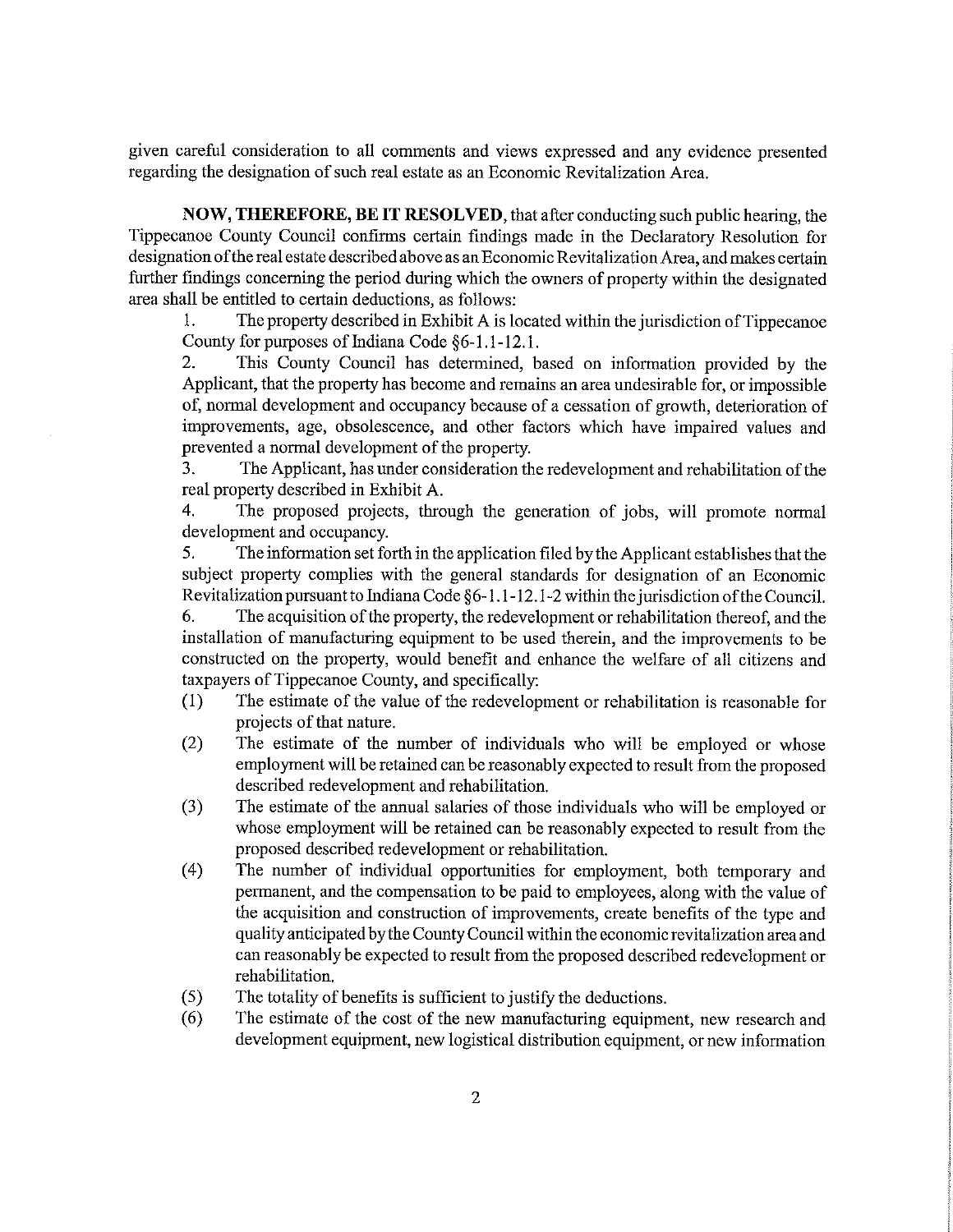technology equipment is reasonable for equipment of that type.

- (7) The estimate of the number of individuals who will be employed or whose employment will be retained can be reasonably expected to result from the installation of the new manufacturing equipment, new research and development equipment, new logistical distribution equipment, or new information technology equipment.
- (8) The estimate of the annual salaries of those individuals who will be employed or whose employment will be retained can be reasonably expected to result from the proposed installation of new manufacturing equipment, new research and development equipment, new logistical distribution equipment, or new information technology equipment.
- (9) The other benefits about which information was requested, including the number of individual opportunities for employment, both temporary and permanent, and the compensation to be paid to employees, are benefits ofthe type and quality anticipated by the County Council within the economic revitalization area, and are benefits that can be reasonably expected to result from the proposed installation of new manufacturing equipment, new research and development equipment, new logistical distribution equipment, or new information technology equipment.

7. The designation of the subject property as an Economic Revitalization Area will assist in the inducement of <sup>a</sup> project which will provide employment opportunities to residents of Tippecanoe County and will provide long-term benefits to the tax base of Tippecanoe County.

8. No written remonstrance has been filed with the County Council either prior to or during the above—referenced public hearing on the subject application for designation.

9. Because the economic revitalization area is located within an allocation area, on June 19, 2017, the Tippecanoe County Board of Commissioners adopted Resolution 2017-13-CM approving Applicant's Statement of Benefits as required under IC 6-1.1-12.1-2(k).

10. GIO 3 Holdings should be entitled to the deductions provided by Indiana Code  $\S6$ -1.1-12.1-3 with respect to improvements to real estate for a period of ten (10) years and All State Fastener of Indiana, LLC should be entitled to the deductions provided by Indiana Code §6—1.l—12.1—4.5 with respect to personal property for <sup>a</sup> period offive (5) years according to the schedule set forth below.

NOW, THEREFORE, BE IT ALSO RESOLVED by the County Council ofTippecanoe County, Indiana, that the property herein above described should be and is hereby declared to be an Economic Revitalization Area as that term is defined in Indiana Code sections 6-1.1-12.1-l through 6-1.1-12.1-6 from the date that an application is filed by the owner of real estate or new manufacturing equipment located within such area requesting <sup>a</sup> deduction for assessed value pursuant to either Indiana Code §6-1.1-12.1-5 or 6-1.1-12.1-5.5 through and including December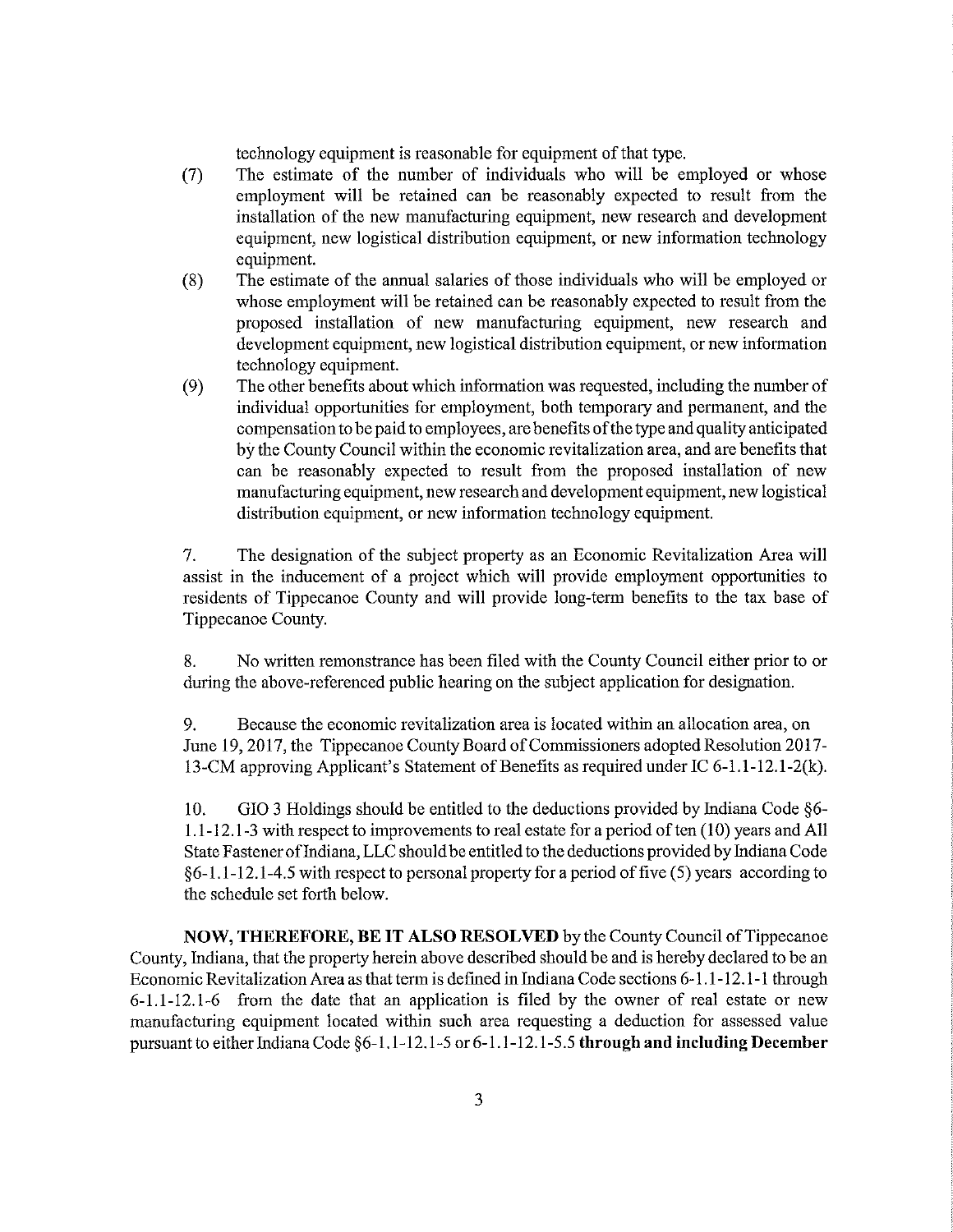## 31, 2027.

 $\sim$ 

BE IT ALSO RESOLVED, that pursuant to Indiana Code §6-1.1-12.1-3, GIO 3 Holdings, LLC shall be entitled to the deductions provided by Indiana Code §6-1.1-12.1-3 with respect to improvements to real estate for a period of ten  $(10)$  years in accordance with the following schedule:

| YEAR <sub>1</sub> | 100% |
|-------------------|------|
| YEAR 2            | 90%  |
| YEAR 3            | 80%  |
| YEAR 4            | 70%  |
| YEAR 5            | 60%  |
| YEAR 6            | 50%  |
| YEAR 7            | 40%  |
| YEAR 8            | 30%  |
| YEAR <sub>9</sub> | 20%  |
| YEAR 10           | 10%  |

BE IT ALSO RESOLVED, that pursuant to Indiana Code §6-l.1-12.1-4.5, All State Fasteners of Indiana, Inc. shall be entitled to the deductions provided by Indiana Code §6-1.1-12.1-4.5 with respect to personal property in accordance with the following schedule

| YEAR 1            | 100% |
|-------------------|------|
| YEAR <sub>2</sub> | 80%  |
| YEAR <sub>3</sub> | 60%  |
| YEAR <sub>4</sub> | 40%  |
| YEAR 5            | 20%  |
|                   |      |

BE IT ALSO RESOLVED, that if any part, parts, clause or portion of this Resolution shall be adjudged invalid or unconstitutional, such invalidity or unconstitutionality shall not effect the validity or unconstitutionality of this Resolution as a whole or any other part, clause or portion of the Resolution.

BE IT FINALLY RESOLVED, that by adoption of this Resolution, the Tippecanoe County Council does confirm its Declaratory Resolution approved on July 11, 2017, which designates the real estate described above as an Economic Revitalization Area.

Presented to the County Council of Tippecanoe County, Indiana, and adopted this 8th day of August, 2017.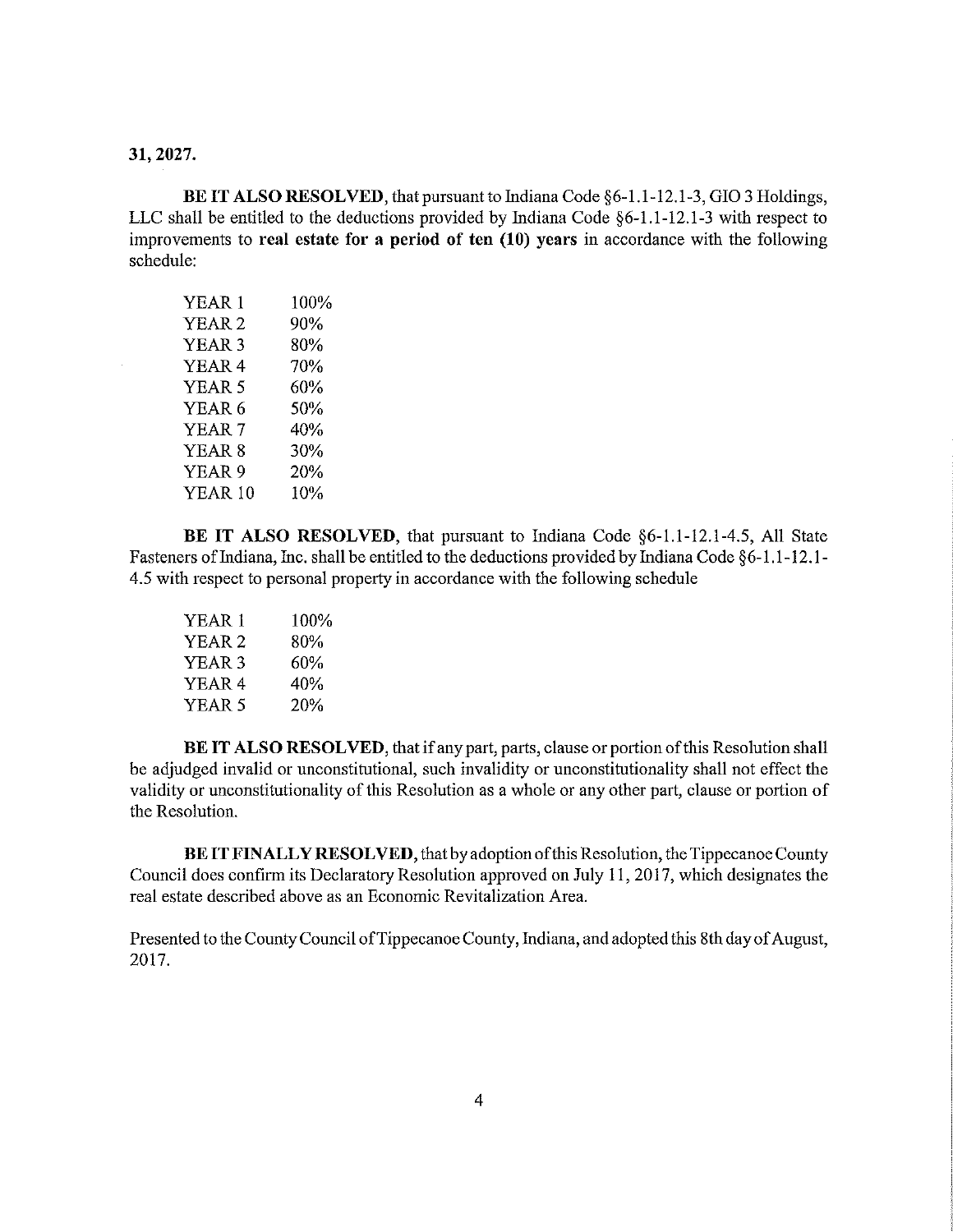TIPPECANOE COUNTY COUNCIL Jan V

John R. Basham II, President

Metzger/Vice President án rani

David R. Williams

Vicki L. Burch

Kevin L. Underwood

LAO Kathy Vernor

Roland K. Winger

ATTEST:

app

Robert Plantenga, Tippecanoe County Auditor